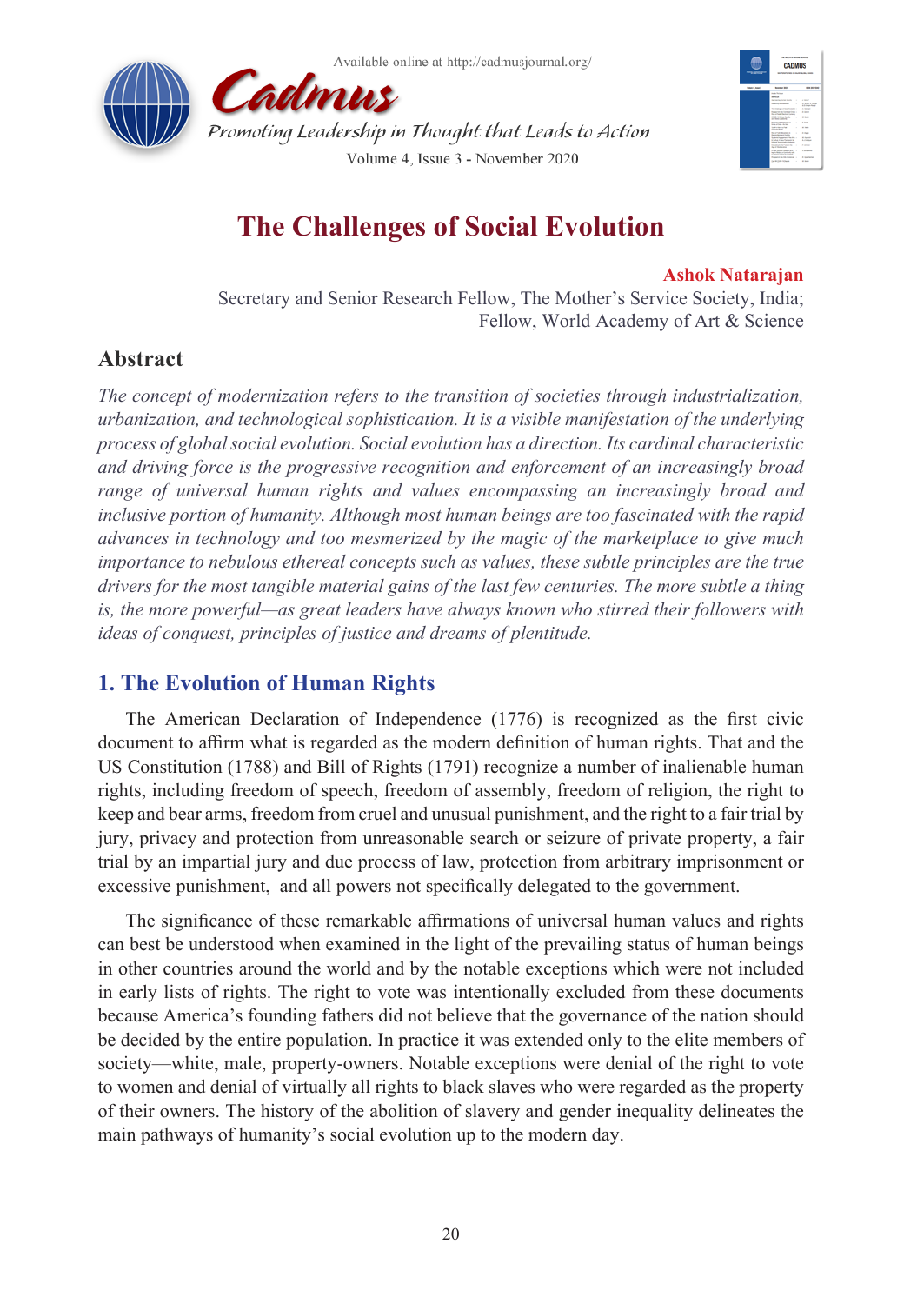The world has been long under the spell of traditional values such as monarchical authority, servile submission of the population, class distinction of aristocracy and commoners, colonialism, imperial authority and right of domination, etc. Only in the last 3 centuries has humanity been experiencing liberation from their suffocating hold. Even today, such liberation is far from universal and uniform across the world. While Western Europe and North America had begun to embrace modern notions of human rights from the late  $18<sup>th</sup>$  century onwards, vast regions of Asia and Africa have only begun to do so in the last 100 years.

Seen in this perspective, the Universal Declaration of Human Rights in 1948 represents a landmark in the history of the human race. For the first time in history, the rights of all human beings regardless of gender, ethnicity, religion or nationality were recognized and affirmed to be equal. The UDHR includes not only rights recognized by some nations in earlier periods. It also broadens the concept from political rights to include a wider range of economic and social freedoms as fundamental and inalienable. The UDHR includes the right to life, liberty, security, equal protection under law, freedom of thought, conscience and religion, peaceful association, participation in government, social security, adequate standard of living, rest and leisure, education, cultural life, intellectual property, as well as social and international order in which all these other rights can be preserved. It is noteworthy that the signatories to UDHR affirmed these rights as universal principles but declined to accord the document the status of an enforceable right backed by law. *Law represents the codified public conscience of society.* The adoption of UDHR reflected an awakening and acceptance of higher ideals of justice *in principle*, but fell far short of translating the ideals into practice through laws to be enforced by governments. That had to await a further stage in global social evolution.

Even now the evolution of human rights continues to advance both by expansion to other regions and populations which have previously been excluded and by extension to other types of freedom which were not previously included in the concept. The newer rights include freedom from pollution, right for clean air, water and rights for living in a world free of nuclear weapons, etc. Even the rights of future generations are gaining recognition, but they are yet to acquire the full force of law.

The cataclysmic impact of the Great Depression made it evident to millions of middleclass Americans that political freedoms alone were not sufficient to ensure the security and wellbeing of all citizens. The 1930s demonstrated that unregulated capitalism could deprive citizens at all levels of the economic security they had come to take for granted. The introduction of the New Deal by US President Franklin D. Roosevelt was an unprecedented attempt to humanize capitalism by extending the obligations and powers of government to assume responsibility for the economic welfare of its citizens. The program was so radical in its departure from conventional thinking that it met with serious opposition on legal grounds and much of the program was eventually struck down by the Supreme Courts. Today it is difficult to even imagine a government declaring that it is not responsible for the economic welfare of its citizens.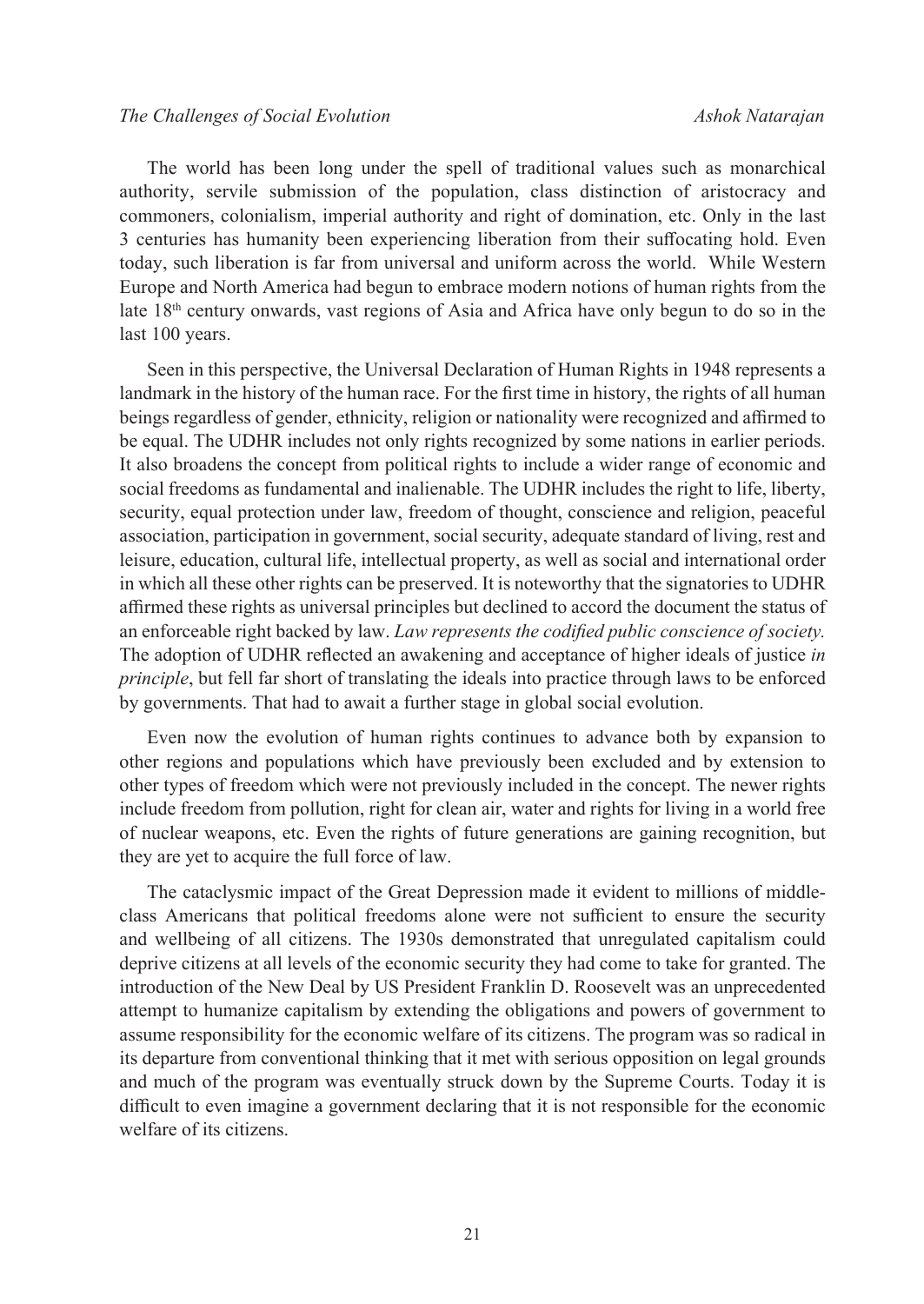#### **2. Translating Rights into Realities**

Affirmation of rights is an essential stage in the process of social development, but it represents only the first stage. The long slow evolution of human rights forms the leading edge and impetus for the process of conscious social transformation by which universal principles are being translated into practical realities for people around the world. The distance to be travelled from idea to accomplishment is great in space and time. Rights won in principle may remain simply on paper for decades or even centuries before being translated into practical action or enforced by government. Rights accorded to certain people or classes in some countries long ago are yet to reach all citizens. Rights long established in some countries have yet to be universally accepted or achieved in practice. Today different countries of the world are in different stages in the granting, guaranteeing and enforcing of the rights included in the UDHR and other rights that have since been recognized in other documents.

The right to work illustrates the distance to be travelled between principle and practice. The change in values precipitated by the hardships of the Great Depression led FDR to conceive plans to introduce a second US Bill of Rights expanding the concept to include economic as well as political and social freedoms. The first of those on the list was the right to employment. FDR died before the end of the war and a second bill of rights was never attempted. The Economic Bill of Rights that Roosevelt espoused in 1944 included the right to a job, and in the election of 1944 both Roosevelt and Republican nominee Thomas E. Dewey indicated their support of a full-employment economy. Public opinion polls showed that postwar jobs ranked highest in public priorities. The right to work was included in the Full Employment Act of 1945. It defines this right as "opportunity for useful, remunerative, regular, and full-time" employment. It then defines government policy with respect to this right: to assure at all times employment opportunities for all who are able to work, are seeking work, have finished their schooling, do not have full-time housekeeping responsibilities.[\\*](#page-2-0) The act was defeated by conservative Republicans in the Senate and passed in amended format as the Employment Act of 1946. It called for "maximum" rather than "full" employment, did not provide for the "right to a useful and remunerative job" that the original bill had specified for all Americans able and willing to work.[†](#page-2-1) Today India's National Rural Employment Guarantee Scheme is the world's largest public program designed to guarantee a minimum of 100 days of paid employment annually to every rural household whose adult members volunteer to do unskilled manual work.[‡](#page-2-2)

The right to food is recognized in the 1948 Universal Declaration of Human Rights as part of the right to an adequate standard of living, and is enshrined in the 1966 International Covenant on Economic, Social and Cultural Rights. It is also protected by regional treaties and national constitutions. Furthermore, the right to food of specific groups has been recognized in several international conventions. All human beings, regardless of their race, colour, sex, language, religion, political or other opinion, national or social origin, property, birth or other status, have the right to adequate food and the right to be free from hunger.<sup>[1](#page-15-0)</sup>

<span id="page-2-1"></span>† See https://www.worldhistory.biz/modern-history/85477-full-employment-bill-1945.html

<span id="page-2-0"></span><sup>\*</sup> See https://fraser.stlouisfed.org/files/docs/historical/trumanlibrary/srf\_014\_001\_0002.pdf

<span id="page-2-2"></span><sup>‡</sup> See https://en.wikipedia.org/wiki/National\_Rural\_Employment\_Guarantee\_Act,\_2005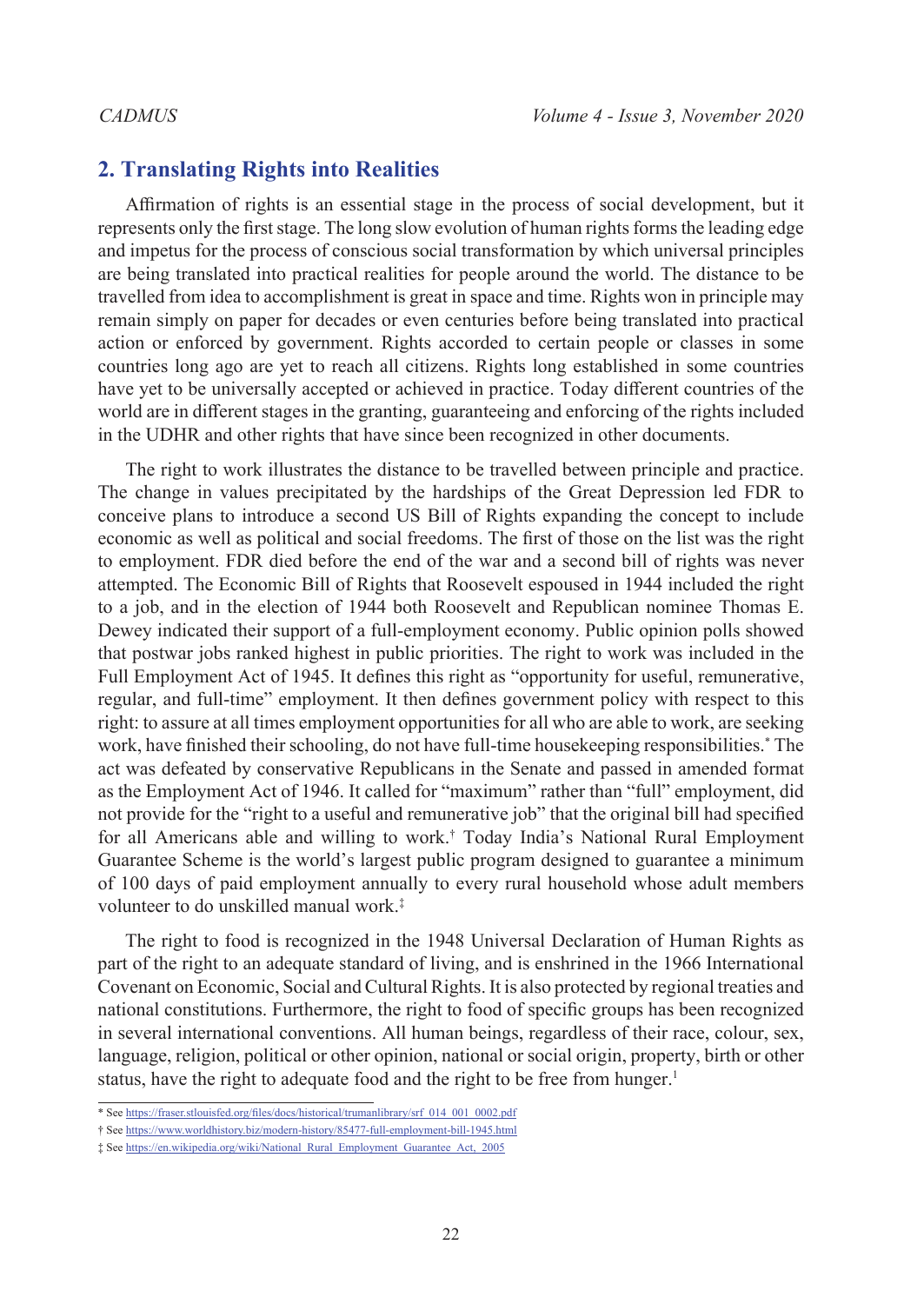### **3. Embodiment of the UDHR in the SDGs**

We often forget that at the time the UN was founded and the UDHR was being formulated, roughly a third of humanity remained under the servitude of colonial rule. And a full century after slavery was abolished in USA, the American Civil Rights Movement led by Martin Luther King was required to accord a minimum semblance of freedom and equality to large numbers of black Americans. Even today the process is far from complete.

The UN Agenda 2030 represents an unprecedented effort of the world to translate these universal principles into practical reality for all human beings. The rights enshrined in the UDHR and some that were not included are contained in the 17 Sustainable Development Goals formulated by UN and adopted by 193 nations in 2015. They now constitute a core element of government development and welfare programs around the world.

#### **4. From Evolution to Transformation**

Global social evolution is a process spanning millennia primarily through the unconscious, trial and error actions of individuals and communities, but only rarely by the conscious intention of the entire society. But in the  $20<sup>th</sup>$  century things changed. Over the past century and with increasing rapidity in recent decades, the low slow process of social evolution has been transmuted into a rapid conscious process of social transformation which the whole of humanity aspires to achieve and governments around the world are committed to accelerate. In earlier times the effort focused on the affirmation of political rights and winning of political freedoms, with special emphasis on the right to property and the right to vote in democratic societies. In the  $20<sup>th</sup>$  century it was broadened to include a wide range of economic rights. And most recently it has been extended to embrace social, cultural and environmental rights as well—both for present and future generations.

Today an unofficial consensus is emerging that the world community possesses both the obligation and the capacity to meet the basic needs of all human beings. We confront the paradox of a global society in which billions of people still lack assured access to even the basic aspects of human security, while at the same time the world possesses sufficient knowledge, skill, technology and financial resources to meet the needs of all. Today the world community possesses \$350 trillion in global financial assets, much of it circling the globe daily in search of higher speculative returns and investment in energy-intensive, climate destabilizing technologies which pose an existential threat to the future of humanity.

Economics was originally conceived as the dismal science of scarcity. It is now widely regarded as the dismal science of the inequitable and unjust misdistribution of social power. What we lack today is not the capacity but only the recognition and willingness to act. The attempt of Economics to separate itself and insulate itself from Political Science, Law and the exercise of social power is a failed effort to pretend that the law of the economic jungle is indeed the fairest and most efficient form of economic system.

The history of social evolution challenges and refutes this false ideology. All social progress during the past five centuries has been achieved based on the progressive democratization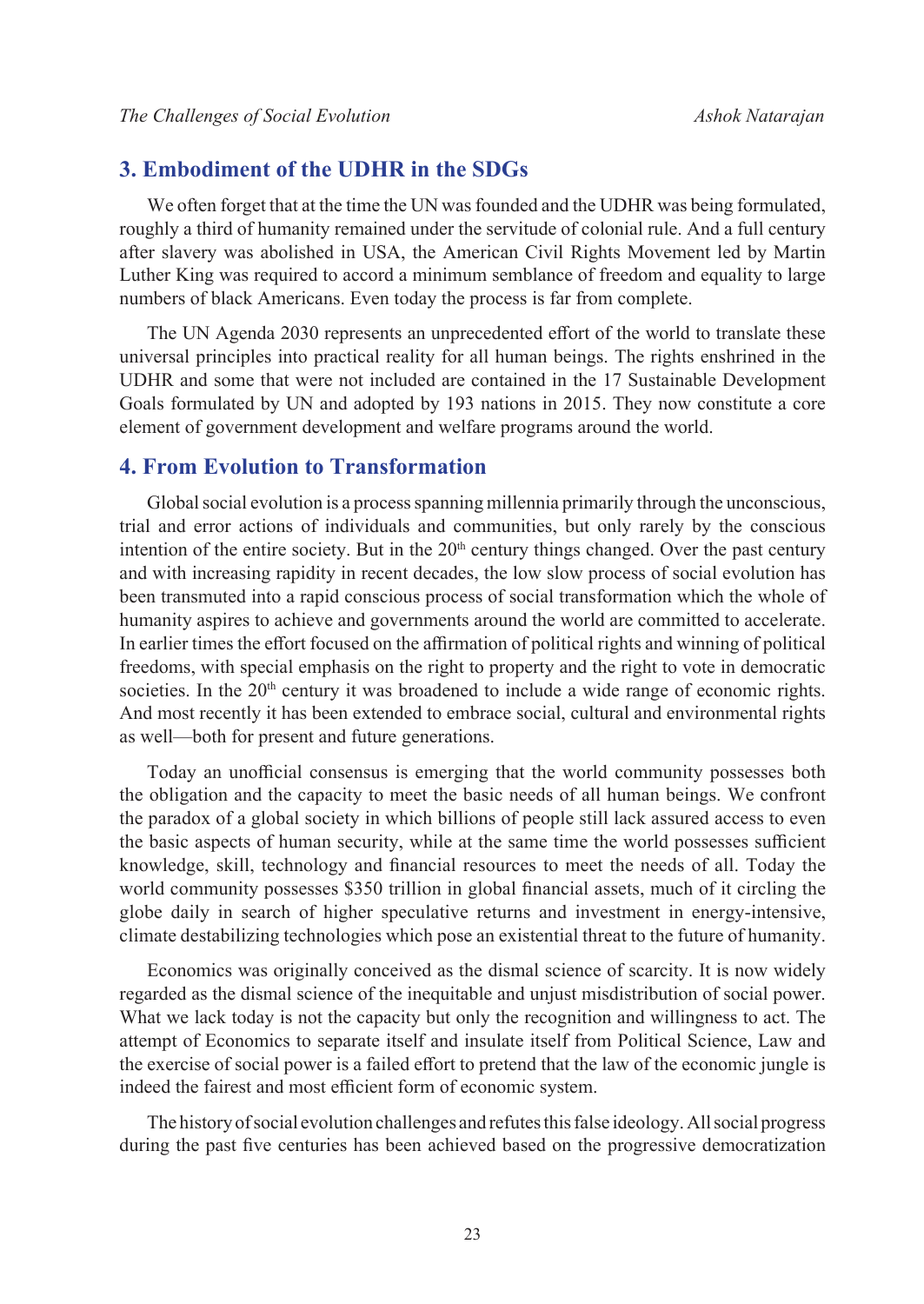of power. Social power assumes many forms and expresses in countless ways. The capacity to govern, produce, consume, educate, wage war, ensure peace and security, communicate, transport, discover, invent and create are all forms of social power—powers of the society to accomplish through collaboration and collective effort what individuals cannot achieve by acting independently and individually. Democracy has spread around the world during the past two centuries because historical evidence confirms the fact that societies of people acting in freedom to protect themselves are stronger, more stable, and secure than those in which rights and privileges are confined to an aristocratic, autocratic or military elite.

*"The further evolution of human rights necessitates a further evolution of global society to put in place effective instruments for global governance and multilateralism."*

Education has been adopted as a universal norm because an educated public is more productive and effective than one which is uninformed. Bestowing equal rights on women and minorities has been a liberating force of immense power for the advancement of society during the past century. Global efforts to provide universal access to bank accounts, telephone, internet, and information are based on the same principle. *That society is strongest which most fully and effectively empowers all of its citizens by ensuring their access and secure achievement of the broadest range of rights.* The progressive distribution of social power has guided the evolution of humanity up to now and it will continue to do so in future.

Extension of human rights is not only an act of liberating people from oppressive restrictions on their freedom. It also involves empowering them and equipping them with the capacity to exercise them. The right to food is not a freedom unless sufficient and affordable food is available and citizens possess the economic means to procure it. The right to employment means little if the functioning of the economy does not generate sufficient job opportunities or provide sufficient access to financial resources and training to equip every citizen to create their own. The right to employment in a market economy is the economic equivalent of the right to vote in democracy, for without a job, citizens lack the power to exercise their most fundamental freedoms.

Increasingly the attainment of our fundamental right to Human Security depends not only on the local and national governments under whose authority we live but on the action of the global community as a whole. Freedoms are individual, but rights are collective because they can only be ensured when they are collectively enforced. An invisible virus consumed by one individual anywhere on earth can infect millions of citizens and bring down economies around the whole world. Therefore, the further evolution of human rights necessitates also a further evolution of global society to put in place effective instruments for global governance and multilateralism. The right to a healthy environment with access to clean air and water does not lie within the capacity of individuals to achieve for or by themselves, unless they are actively protected and enforced by governments at the global level.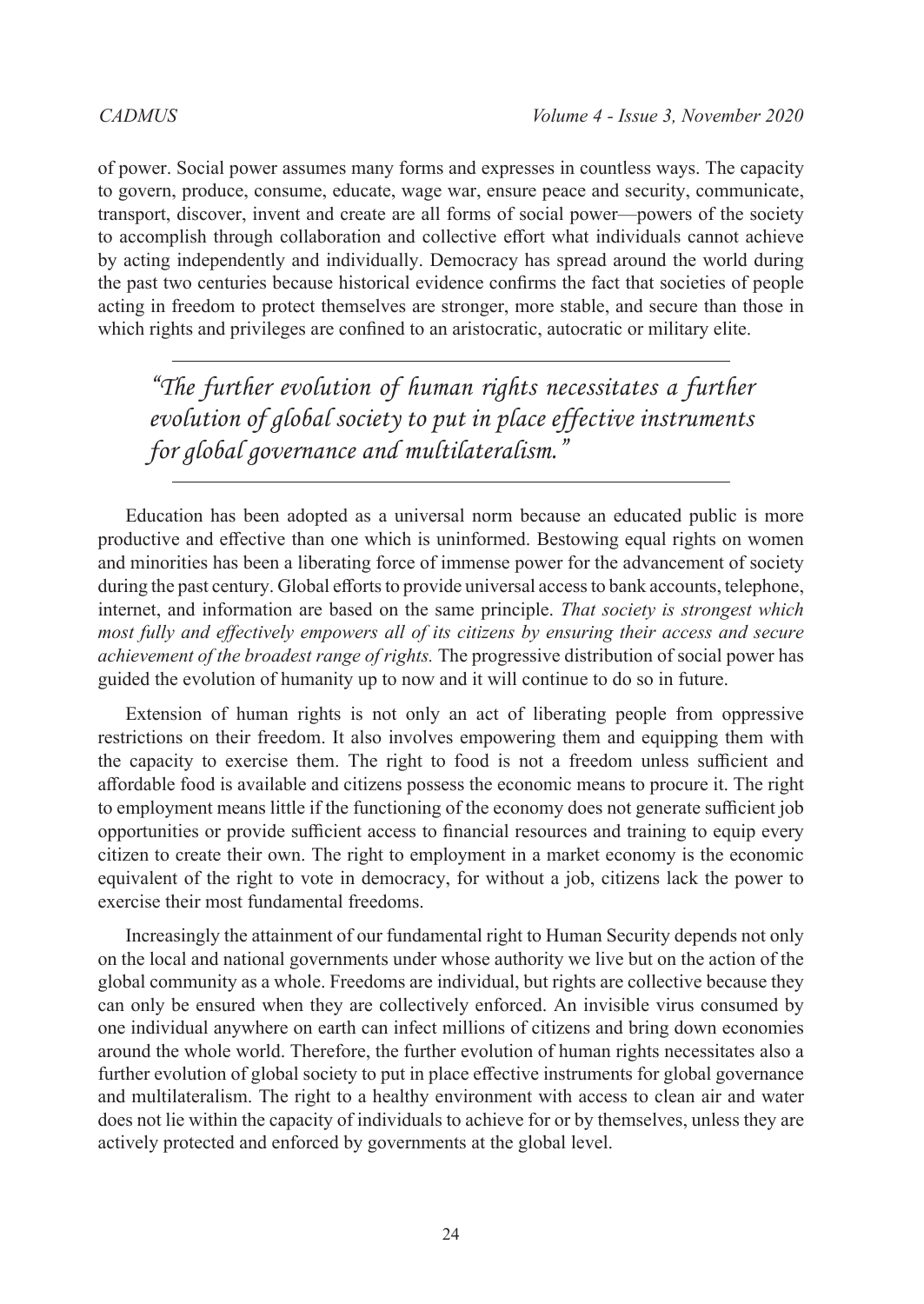### **5. The Right to Human Security**

The evolution of human rights has in turn spurred an evolution in our conception of security. The notion of national security against foreign invasion or personal security of life and property is too narrow to adequately describe either the aspirations of humanity or the responsibilities of governments today. The 17 SDGs embody a comprehensive conception of Human Security that embraces and seeks to realize the political, economic, social, cultural and ecological dimensions. It also recognizes that all of them are interdependent and each of them can only be effectively secured when they are all secured. Today the common human aspiration for a safe, secure, prosperous life includes all of these dimensions.

Among the many pressing challenges confronting humanity today, the Pandemic is the most immediate and physically tangible. Climate change is the most distant—but not very distant—and most cerebral. COVID-19 has generated other palpable threats to food and job security, aggravating tendencies to social unrest, political extremism and competitive nationalism. But all of them are interlinked with one another and with the overarching quest to achieve universal and sustainable prosperity for one and all.

The concept of Human Security addresses minimum human needs very broadly and inclusively defined. The concept of Prosperity encompasses a larger vision of abundance and plentitude for all, a dream once held by the Middle Class which gradually has spread to all classes and is now threatened not only by the partial shutdown of the global economy but also by the approaching impacts of climate change. More than anything else, it was the dream of enjoying the levels of prosperity prevalent in the West that tore down the Berlin Wall, lifted the Iron Curtain and ended the Cold War. It was this too that moved the nations of Western Europe to put aside centuries of intermittent conflict and incessant acrimony to forge the most remarkable association of nations in history, the European Union. It was this dream that motivated Communist Party leaders in the former Soviet republics and satellites and in China to embrace different forms of Western liberalism in defiance of ideological orthodoxy. It is this which inspired the awakening of aspirations and release of dynamic energies that have propelled the rise of India and the global ascendancy of China.

Though lip service has been given to the ideal of prosperity at earlier times in history, the vast majority of people, in fact nearly all but a small aristocratic, privileged elite, accepted poverty as something unavoidable and to be endured. Only after the birth of modern science and technology and consequent rise in farm and industrial productivity, did large numbers of people begin to believe that poverty can be banished. The Western world achieved this miracle sooner than the rest of the world, spurring first Japan and then others to follow in rapid pursuit.

#### **6. Transforming Social Organizations**

It was widely believed that the adoption of modern industrial technologies would generate the same results in Asia and Africa as they did in the West, but it was gradually recognized that the process of development is much more complex and the changes required are not merely material. Closer examination of the miracle revealed that prosperity required more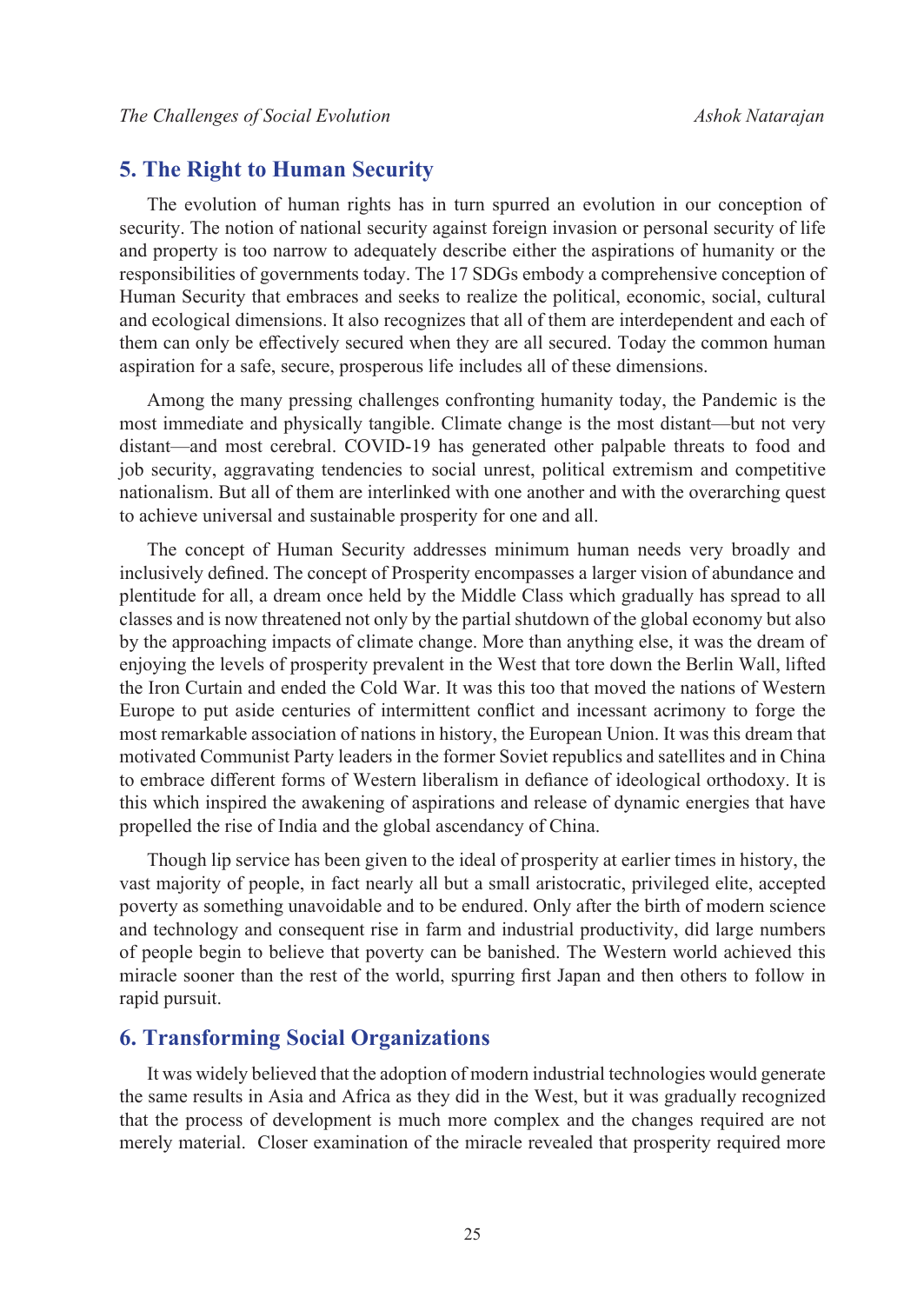than mere science and technology. It depends also on the universalization of education, the awakening of aspirations, and the reorganization of all dimensions of society to support freedom for individual initiative and innovation attributed to expansion in education, spread of democracy, acceptance of scientific values and adoption of technology, etc.

The element required for the successful application of modern technologies is illustrated by the success of the Green Revolution, which raised a food-aid-dependent India to food selfsufficiency in five years and made it a net food exporter within a decade. Green Revolution has been widely mistaken to be proof of what science and technology can achieve on their own. But it is now realized that the achievement depended on a much broader range of organizational and social factors. The doubling of India's food-grain production in 10 years was the achievement of tens of millions of mostly uneducated farmers who had first to be convinced that the new technology was viable and the new varieties were marketable. The real challenge was to educate and motivate farmers to alter centuries-old practices. The organization of 100,000 demonstration plots persuaded farmers that the hybrid varieties could survive and generate higher yields in the conditions prevalent in India. The Food Corporation of India (FCI) was established to ensure that those farmers who produced marketable surpluses would be able to sell them at remunerative prices, rather than suffer heavy losses when harvests were abundant. FCI was established to transport and market surplus production in food-scarce regions. Guaranteed floor prices were established to ensure remunerative prices to sellers and reasonable prices to buyers in regions where harvests were poor. This was accompanied by a host of other organizational innovations for production and distribution of hybrid seeds and fertilizers, warehousing for storage of surpluses, coordination of agricultural research and extension of agricultural education and training.

A similar strategy was devised to educate tens of millions of small farmers and landless families to transform India into the largest dairy producer in the world within a decade through what became known as the White Revolution. The rural affluence it generated formed the foundation for industrialization and marked the first important advance in India's economic emergence as an independent nation. In both cases, innovations in social organization played an even greater role than technology in rapid modernization.

Once rural prosperity began to spread, many rural youth were sent by their now prospering families for college education. Most refused to go back to the farm after graduation and sought only urban white-collar employment. The educated youth began demanding employment as if it were the responsibility of the government to provide jobs. Such a concept was unheard of even in Western democracies and least of all in the U.S. Even as America had been reluctant to extend the concept of human rights to economic factors in the 1930s, human rights activists in India who championed for freedom of speech, religion, the right to justice and the right to vote were slow to accept that these rights should be extended to include the right to gainful employment also. Such a drastic revision in the concept of citizen rights and the social responsibilities of governments took decades to evolve.

The problem of graduate unemployment surfaced in countries such as India in the 1970s, prompting governments to do something to dissipate the rising resentment among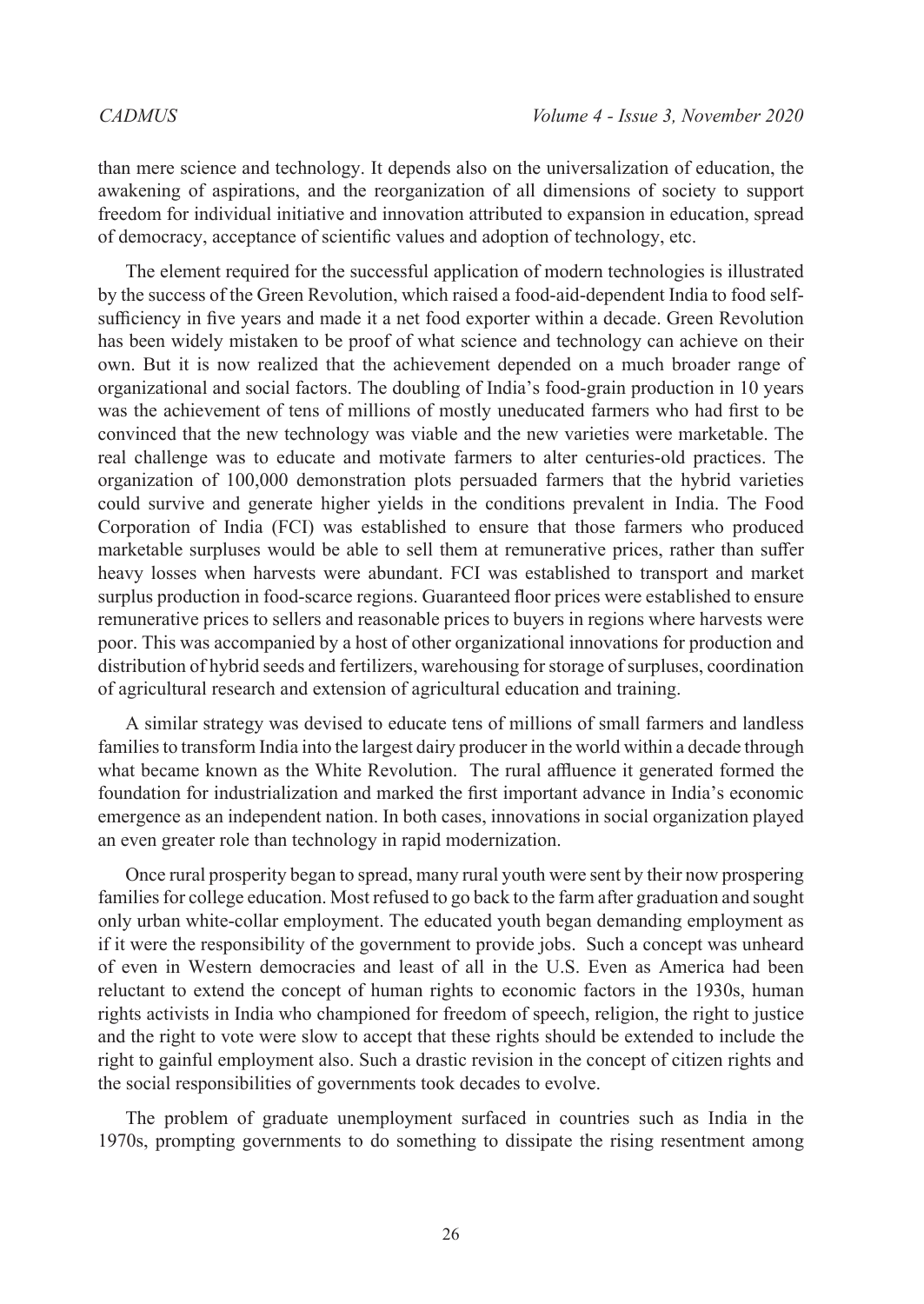educated youth. Politicians started recommending self-employment for these unemployed youth or even outright condemned these youth as unemployable. But such a recourse to self-employment required a drastic revision in the mindset of India, where the historical entrepreneurial spirit of its earlier history had been suppressed by centuries of colonial rule and strict bureaucratic regulation. It required not only a change of social behavior, but also the creation of new social institutions designed to release and support individual and social initiative, as the institutions of Green Revolution and White Revolution had done.

A strikingly successful example of innovative social organization was the establishment of Grameen Bank in 1983 by the Bangladeshi economist and Nobel Peace laureate Muhammad Yunus. Yunus pioneered the creation of micro-finance credit unions providing tiny loans to fund small and micro industries. Initial loans were in the range of \$150 to \$750 per family. People who borrowed these loans started petty shops, small workshops, bakeries, fruit and vegetable shops, etc. This scheme was so successful that the return of loans was around 99%. Yunus soon discovered that lending to women was safer and had greater impact, ushering in a global movement to empower women entrepreneurs through micro-financial institutions. What Yunus did in Bangladesh quickly spread to neighboring India and other countries around the world in the form of self-help microfinance groups with banks actively supporting these groups with necessary funds.

#### **7. The Ideological Disease**

The problem of eradicating poverty and promoting prosperity in developing nations over the past half century were primarily physical, institutional and human—the need to develop physical infrastructure, power plants, factories, schools and hospitals, to establish a wide variety of new laws and new institutions, and to extend education and training to hundreds of millions of people who had been deprived of it in the past. Whereas, the problem confronting Western society today is more subtle—because it is subtle, it is far more powerful. It is primarily ideological. It is a problem founded on flawed and discredited ideas on how to control the distribution of social power under conditions of surplus.

The end of the Cold War presented a unique opportunity to build an inclusive global society dedicated to promoting the common good of all humanity. But the opportunity was missed. Instead, the collapse of communism was interpreted as a unique opportunity for the West to proclaim and impose as the reigning ideology a set of neoliberal concepts which had been discredited during the Great Depression. The collapse of communism was heralded as the ultimate victory for capitalism, whereas in fact it came to announce the failure of both systems—one which suppressed freedom to enforce equality and the other which suppressed equality in order to impose unbridled freedom for domination by the strongest.

The globalization of supply chains and markets and the financialization of economies which took place after 1990 created a new frontier, unregulated and beyond the reach of law, a Wild West or Global Casino in which trillions of dollars could freely roam the world in search of speculative returns, tax havens and unregulated markets. The rise of a rampant form of neoliberalism founded on the specious, indeed absurd idea that the sole purpose of business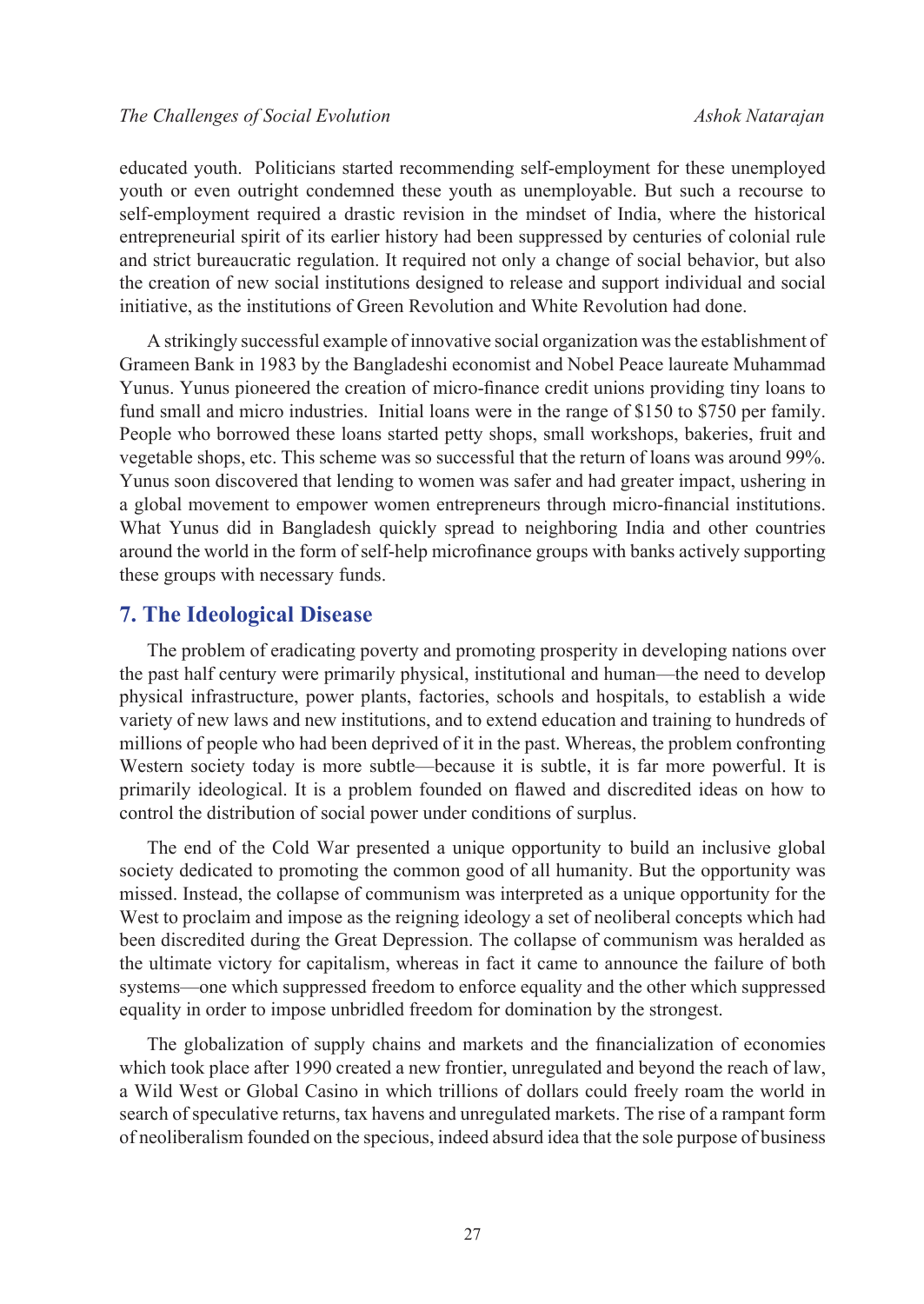is to maximize shareholder value, ran rampant. Public property in former East European hands was transferred to private owners is perhaps the largest theft in history. Multinational corporations freed from the tethers of national governments asserted unprecedented power over national policies and international politics.

The transition to the new millennium in 2000 promised unrivaled supremacy for neoliberalism. The dot com boom and the deregulation of banking seemed to ensure that technology and money would reign supreme. The dot com bust which quickly followed the turn of the century was short lived. Markets were revived by an unprecedented expansion of financing to the US housing industry, until it ultimately led to the Subprime Mortgage Crisis and the global financial collapse of 2008, in which trillions of dollars in assets disappeared literally overnight.

The true extent of the neoliberal disease only became apparent when European banks were struck by the same disease as their US counterparts. The crisis led to a steep recession and soaring levels of unemployment which lingered for five years. The European experiment in closer unity and financial integration was stalled in its tracks. The US experienced levels of economic inequality not seen since the Roaring '20s. Governments and economists refused to recognize the true source of the crisis and the right means of addressing it. Instead they provided the largest bail out of private business in history to reinforce the existing system, rather than to treat the underlying doctrinal disease. The perpetrators were saved and quickly returned to the old ways. The legislation put in place to prevent a recurrence of 2008 was quickly dismantled to permit a return of the same disease.

An even greater calamity a few years later when the COVID-19 Pandemic struck at the weak underside of the global economy and brought it to its knees. This second lightning strike on the fortress of neoliberal ideology has resulted in a clamorous challenge to the prevailing orthodoxy, but has yet to lead to abandonment of its underlying premises. Rather, western economies have adopted policies such as quantitative easing which are completely antithetical to that orthodoxy, while continuing to speak the old language.

The most visible consequence of this Perfect Storm has been the revival of appeals to the fundamental rights of all human beings. Instead of debating ideology, the world has begun to assert the supremacy of values and human rights and affirm its commitment to the principles enshrined in the 17 SDGs. Diplomats, academicians and politicians have started talking about the responsibility of government and society to provide every citizen with the right to gainful employment, food security and healthcare.

Leading thinkers decry the manifold divorce between economy and human wellbeing: the divorce between financial markets and the real economy—the equity markets reaching record heights at a time when unemployment and inequality are soaring; the divorce between economics and the deteriorating environment; the unregulated adoption of labor-replacing, energy-intensive technologies; the divorce between economy and political freedom; the divorce between economy and social stability; and the divorce between economy and human wellbeing. Meanwhile financial speculation continues unabated, aided by the latest round of quantitative easing.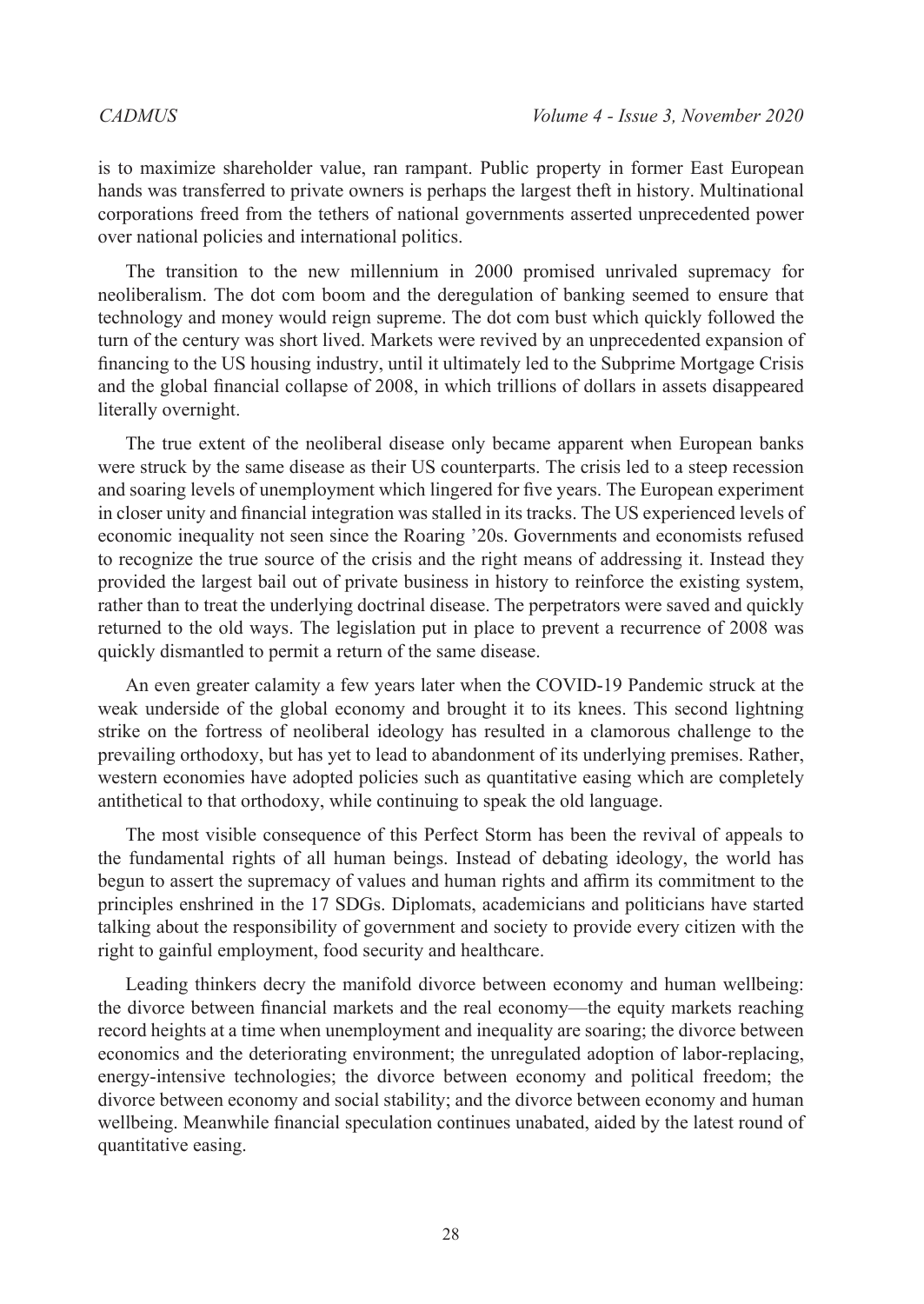#### **8. Retreat from Democracy and Multilateralism**

Equally threatening is the impact of runaway economy on political institutions at the national and global level. The stress of economic hardship and conflict between ideological factions have spurred a hunt for scapegoat groups to blame, especially immigrants, a polarization of societies and the revival of populist appeals to narrow interest groups. Democracy is in retreat. Autocratic leaders and policies are on the rise. The stability of societies is at risk.

Simultaneously, there is a vacuum of leadership at the international level and a decline in support for multilateral institutions at precisely the moment when they are needed most. For the real problems plaguing humanity today are global in origin, reach and magnitude. The Pandemic, competitive economic nationalism, rising unemployment and inequality, unregulated technological adoption, the breakdown in international arms treaties and cooperative security agreements, the surge in political and economic refugees and, most of all, the looming threat of climate change all require collaborative action between all nations. None can be effectively addressed by nations acting separately and independently of one another.

The emergence of the World Wide Web as the first truly global social institution has transformed the world. Global economies have become much more tightly interconnected and interdependent, so that any disruption in one country quickly spreads to others. Political and social events are communicated instantaneously to people wherever they are. The rapid spread of Fridays for Future launched by Greta Thunberg, the #MeToo movement and Black Lives Matter is illustrative. So too, the reversion to autocratic governance at the national level and national assertiveness internationally have spread like a contagion. Global cooperation and coordinated action are urgently required to deal with these challenges at a time when multilateral institutions have been severely weakened. The problem is also aggravated by the threat and proliferation of nuclear weapons. Disarming the nuclear powers and dismantling the nuclear stock pile call for a coordinated effort of nation-states yet to be achieved.

Even greater is the need generated by the looming existential threat of global climate change and associated environmental pollution. This calls for drastic reduction in carbon emissions, conservation of scarce natural resources, reduction in excessive and wasteful consumption, such as the unconscionable waste of food. Reduction of carbon emissions calls for a coordinated massive global effort to switch to renewable energy sources within the next decade, supported by a tax on carbon emissions, elimination of fossil fuel subsidies, massive reforestation, working and life style changes to reduce unnecessary movement, a shift to organic farming and reduction in meat consumption, and innovative financial strategies to support the necessary investments.

Some of the more prosperous sections of economically advanced nations may be aware of and receptive to such radical measures. But the vast majority of the earth's population lives in developing countries which are still aspiring to achieve even a modicum of the prosperity achieved in the West and they are far less receptive to "no growth" scenarios. Effective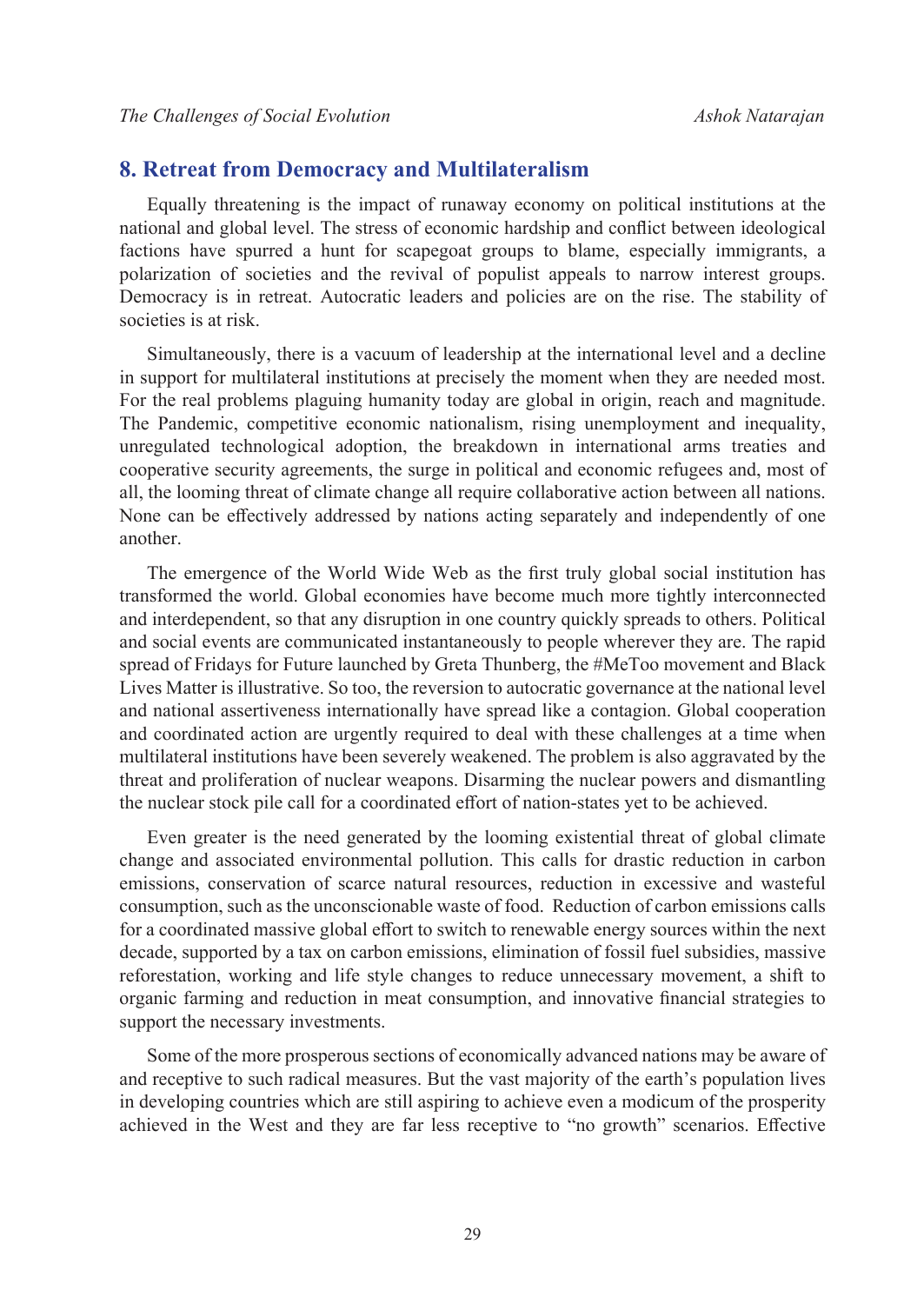global cooperation can only be achieved based on a shared vision of the future in which the aspirations of all humanity are given an opportunity for fulfillment. The 17 SDGs and 169 targets adopted by 193 nations represent the first concrete step in creating that shared vision. They must now be translated into practical catalytic strategies to support inclusive progress in countries around the world. A retreat from multilateralism now would surely prevent or seriously delay this essential next step and exasperate the pressing challenges we face, perhaps by confrontation with an even greater calamity than the Perfect Storm unfolding today.

The problems we confront will not wait much longer for humanity to wean itself from narrow nationalist competitive ambitions, outworn ideologies, sectarian conflicts, class struggles for power and privilege, and persistent ravaging of the earth's environment. There is an urgent need to strengthen multilateral institutions and take initiatives leading to the formation of a world government that has sufficient knowledge, authority and support to implement its resolutions. The League of Nations failed soon after its birth, but the knowledge gained and nascent initiatives taken were transferred to the UN system and have guided its progressive development over the past 75 years. The flaws in the current system reflect the unwillingness of its member-states to grow beyond nationalism.

The evolution of the nation-state marks a great achievement in human history the creation of heterogeneous communities of people of different physical inheritance, communities, tribes, ethnicity, religion and increasingly of different national origin as well. But this remarkable achievement is only a stage in global social evolution and not the end point. It took many centuries for regional kingdoms to evolve into modern nation-states which could balance the rights of each individual with the shared interests of the collective through voluntary association and freedom for individual initiative. It will require at least many decades, and possibly much longer, to effectively arrive at the right formula to move beyond. That must include a truly effective, inclusive, harmonious global system that affirms and protects the rights of each individual human being, and respects and provides latitude for the rich national and cultural diversity of the community of nations which constitutes the creative gene pool for our future social evolution.

The present United Nations system has the potential to evolve in that direction and emerge as a global world organization with enough authority over member nations. But the present arrangement of veto power which rests only with the five permanent members of the Security Council is a serious impediment to the emergence of the UN as a truly global organization. Voices of protest are being heard in the General Assembly and it is hoped that the voices will get louder and louder until the Big Five are disarmed of the veto power and all nuclear weapon states are disarmed of their arsenals. These are two essential conditions for the further evolution of global governance. Today they look like immovable objects and unassailable obstacles. But let us not forget that we have already lived through changes of equally unexpected, remarkable momentous significance. Just 35 years ago, the Iron Curtain, the dominance of the Communist Party and Soviet Union in Eastern Europe, and the division of Germany appeared to defy all hopes of change. The first crack in the impenetrable walls was announced by Gorbachev's call for *glasnost* and *perestroika*. It led within two years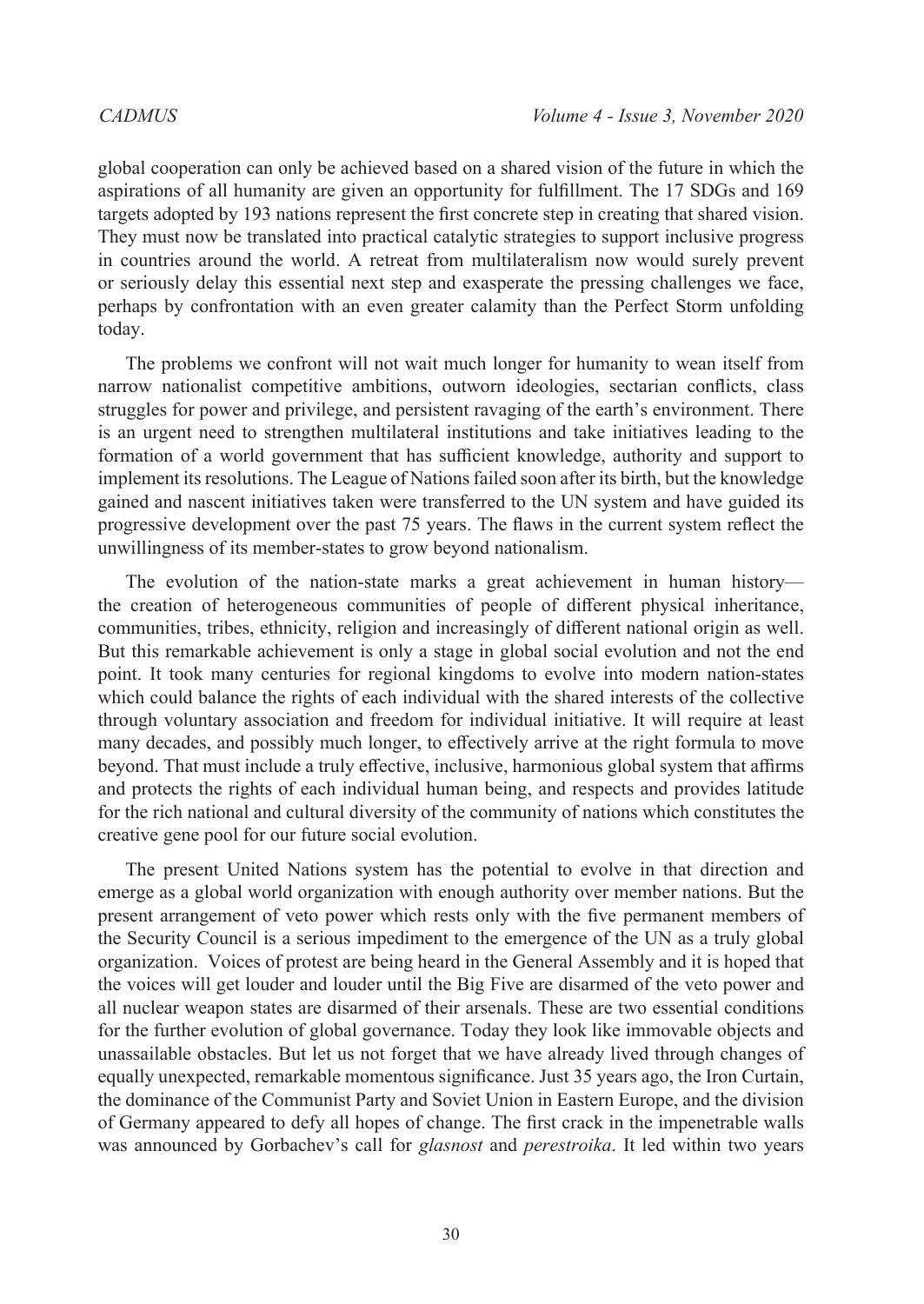to the fall of the Berlin Wall, in three to the reunification of Germany and in four to the dissolution of the USSR and to the division of Europe.

#### **9. The Power of Dissent**

The greatest changes in history have not been brought about by great armies or powerful empires. They have been an expression of the rising aspirations of ordinary people. Martin Luther's challenge to Catholic dogma launched the Protestant Reformation. The cry of protest against taxation without representation in Boston led to American independence. Gandhi's non-violent Salt March led eventually to Indian freedom and in quick succession to the dissolution of colonial empires around the world. The inspiring speeches of Martin Luther King which fueled the American Civil Rights Movement stirred the conscience and hearts of a nation to affirm in practice what two centuries earlier it had declared in words. Rousseau, Voltaire, and Marat vocally challenged the absolute power of monarchy in France. Greta Thunberg's refusal to go to school on Fridays in order to protest against her government's refusal to address the climate threat inspired people around the world with a message that thousands of climate scientists have been trying to deliver for three decades.

Freedom of speech is a fundamental right which has set in motion wave after wave of social evolution since ancient times to the present day. It is only after the birth of democracy that dissent has not been violently suppressed and often accompanied with punishment of death. Even in democratic England, news about the French Revolution taking place across the English Channel was strictly censored for fear it would inspire the English masses to also rise up against the aristocratic ruling class. Marx, Lenin and their Bolshevik colleagues were exiled from their homelands for daring to voice dissent, as freedom fighters were in India while it remained under British rule. Robert Oppenheimer, head of the Manhattan Project that produced the atomic bomb and a founder of WAAS, was stripped of his security clearance, branded as a collaborator with the Soviet Union, and suspected of selling nuclear secrets to the USSR, because he had the courage to speak out about the dangers of nuclear weapons. Even today free speech and dissent are suppressed in nations around the world. In countries where that is not possible, they are being undermined by the intentional proliferation of fake news and unverifiable allegations. The Pakistani activist Malala Yousafzai was shot by fundamentalists for daring to campaign demanding the right to education for women. We remember her only because she was awarded the Nobel Peace Prize for her efforts. Dissenters are arbitrarily arrested, disappear or die of mysterious causes. Until very recently the LGBT Community was persecuted around the world and forced to live in secrecy. Only now they are being accorded a greater measure of freedom and tolerance.

#### **10. Evolution of Individuality**

The process of social evolution often referred to as modernization consists of many strands and lines of development. It is a movement that has taken place over millennia from small, isolated, insulated and relatively homogeneous groups of people to groups of increasing size, diversity and complexity—from the family, village, community, tribe, clan, sect, caste, class, and small regional kingdom to larger ethnic, religious, social, economic and political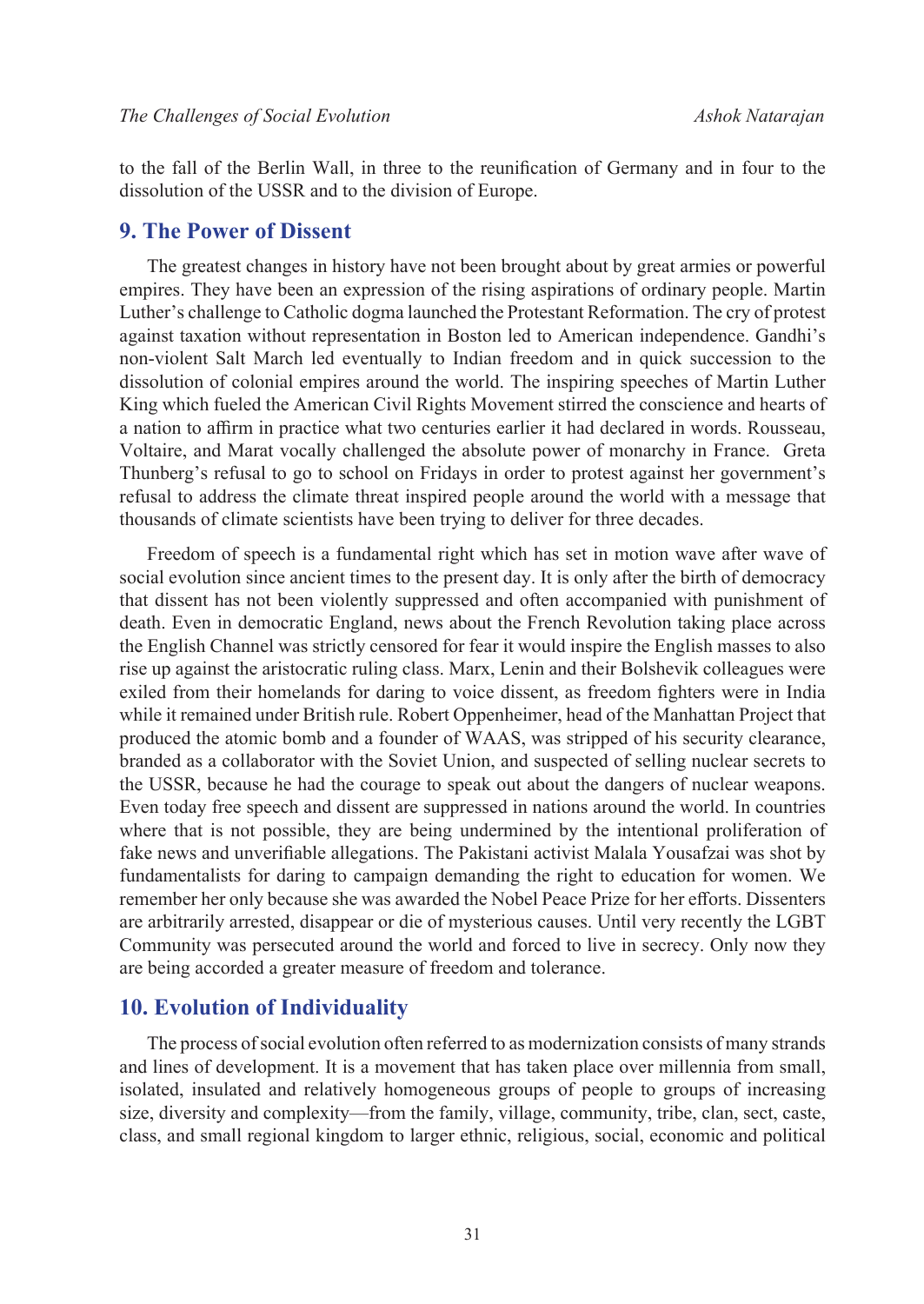groupings. Thousands of years of slow social evolution recently gave rise to emergence of a world of about 200 independent nation-states. We forget that just 75 years ago there were only about fifty relatively independent nations and the rest were considered subordinate entities in a global system of colonial empires. It continues even now to evolve from these fragmented elements into a more and more interconnected, interdependent, unified global society.

Social evolution has also proceeded on other lines. It has passed through three successive levels of organized human activity—physical, vital or social, and mental—each dependent on the others emerging successfully building on previous levels. The process has progressed from a world dominated by physical characteristics and things in which land, territory and property were the source of all wealth, social status and power to stages in which the capacity for cooperative relations between people and mental development of science, technology and organization have become increasingly dominant. In the first stage, land was the principal resource. The wealth of agriculture focused on physical production on the land controlled by landed aristocracies who ruled the world for millennia. As trade and commerce developed, social relations between people became increasingly important. The ascendancy of Europe from the  $15<sup>th</sup>$  century was made possible by successive commercial revolutions which enabled the relatively tiny European states to grow into global empires by trade, in which the capacity to relate and cooperate with others for mutual benefit became more important than the capacity to produce. Over the last two centuries the products of science, technology and organization supported by the spread of education have become the dominant drivers of social advancement. Mental and intellectual development gave birth to the Age of Enlightenment, the scientific revolution, the democratic revolution in social and political ideas that began centuries ago and is still in process, and a series of industrial revolutions that have taken us from steam and electricity to computers and artificial intelligence.

This progress denotes not only a change in activities and social values, but a change of consciousness as well. Humanity has become more mental and less physical, more reliant on its capacity for thinking, invention, innovation and creation and less dependent on physical means of limited capacity. Application of mind has enabled us to convert common sand into silicon chips, communicate at the speed of light around the world, travel more in a day than any human ever travelled in a lifetime. We worship the science and technology that made this possible. We benefit from the evolution of increasingly complex forms of global social organization. But we fail to realize that they are merely some of the many expressions of the growing development of the powers of our mental consciousness.[2](#page-15-1)

The progressive development of mental consciousness is also responsible for another central thread of social evolution of utmost importance. It is the development of individuality. Human individuals have existed as long as our species. But like the members of other species, human individuals were characterized by their common characteristics much more than their differences. Nature's principal objective has always been the perpetuation of species, rather than that of its individual members. The group derives its power from the subordination of individual interests to the interests of the larger group. Obedience, subordination and loyalty to the group always predominated over the rights and freedoms of individuals, except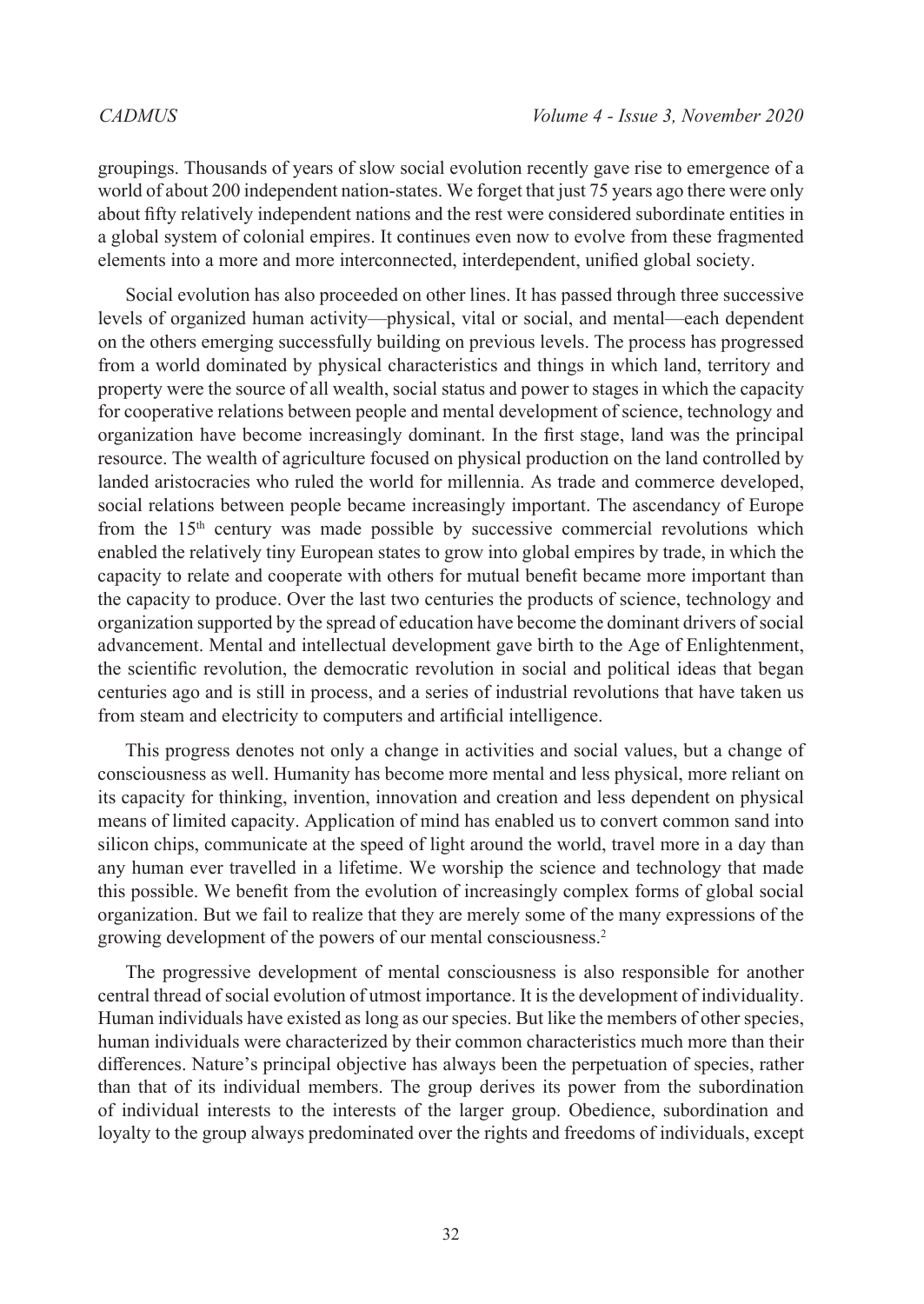perhaps those of the social and political elites whose dominant positions depended on the sacrifices made by lower levels of society. That is why patriotism exalts the defense of the nation as such an important element of national consciousness. The defense of the group is of paramount importance to every nation. But what happens when the group happens to be humanity as a whole?

*"The true individual is one who is fully conscious of all that he or she has received from the social collective and equally of an inherent obligation or responsibility to act in a manner that enhances the lives of other individuals and of the society as a whole."*

Alongside this natural law of social evolution, there is another of increasing significance and ultimate importance. It is the law of the development of individuality. For individuality is the means and medium for the conscious evolution of the consciousness of the species. The birth of ideals, ideas, innovations, inventions and creativity begins in the minds of one or a small group of individuals with the capacity and courage to think differently and challenge conventional beliefs. The individual is the source of the creative mutations which continuously enhance the consciousness of society. Our capacity for mentality and individuality is the reason why human beings alone have continued to develop and evolve over millennia, while other species have remained unchanged.

Modernity has brought with it a period of unprecedented recognition of the central role and contribution of individuality to the evolution of the human race. From the time of the Renaissance, the Reformation and Enlightenment, individuality has been in the ascendant. It was exalted as the source of all creativity during the Renaissance, the source of all spiritual virtue during the Reformation, the source of new knowledge during the Enlightenment, and the source of wealth creation during the successive industrial revolution.

But the concept of individuality now prevalent and pervasive has acquired a perverse connotation akin to the biological concept of survival of the fittest. It has come to be confused with individualism, the egoistic pursuit of self-advancement by each person in competition with all others.

The true value of the individual as affirmed by the great humanistic psychologists of the last century does not lie in unbridled selfishness and self-centeredness. The true individual is one who is fully conscious of all that he or she has received from the social collective and equally of an inherent obligation or responsibility to act in a manner that enhances the lives of other individuals and of the society as a whole. Those we revere as greater leaders pass this test. They live for others and in others as well as in themselves. They have the independence of mind and courage to think differently and the sincerity and goodness of heart to wish and work for the wellbeing of all.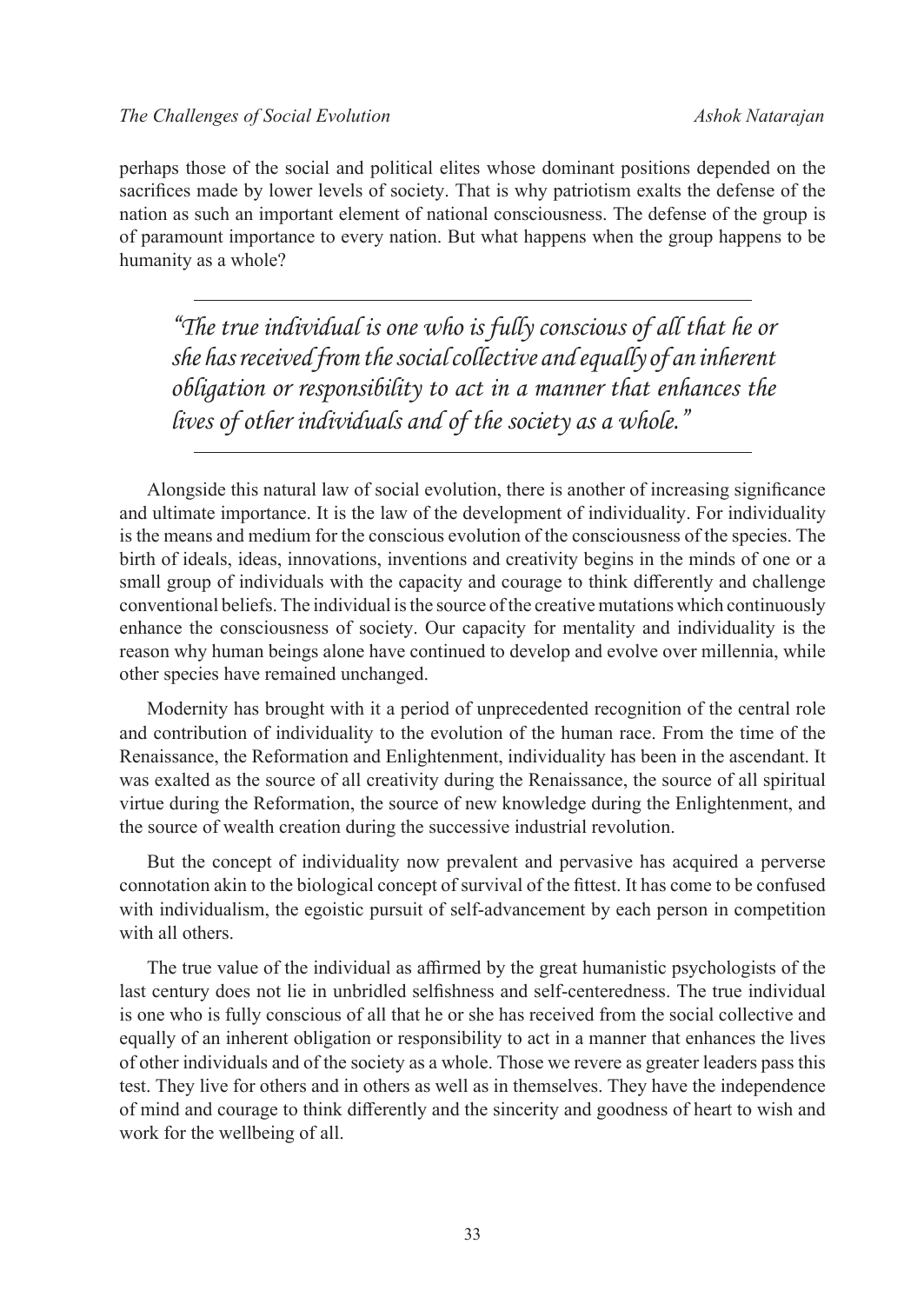Throughout history humanity has been experimenting with different ways to promote the development of our species either by the subjection and subjugation of individuals for the sake of the collective or by the unbridled freedom of individuals to pursue their own welfare regardless of its impact on other people. In recent centuries it has produced two extreme ideologies: one glorifying the nation and reposing all power and authority in the state as exemplified by fascism and authoritarian communism; the other glorifying the individual and reposing all virtue in the individual no matter how self-centered or egoistic, as the supreme truth as exemplified by the most extreme form of neoliberal capitalism. Both models are inherently flawed. Both have failed and are destined to always fail by their own inherent selfdestructive tendencies.

Humanity is at a crossroads in which it is time to break the opposition between these contradictory social philosophies and seek a reconciliation that can at best serve only as a temporary compromise. All social evolution up to this point has been preparing us for this next phase in which society fully recognizes the full value of each and every one of its individual members by according them the full spectrum of human rights and equitable distribution of social power, yet at the same time instilling values that generate a sense of responsibility of each for the wellbeing of all.

Society has and will continue to experiment with different means to achieve this end, but it will only succeed when and in the measure it succeeds in awakening a consciousness of these spiritual values in its members through education. And the education needed differs radically with what we associate with the word today. For today education is an instrument for socialization and conformity—both in behavior and in belief. It disseminates what it claims to be knowledge and insists on students accepting and repeating it. It promotes disciplinary siloes which arbitrarily divide indivisible social reality into airtight compartments that abstract knowledge from life and deprive it of its vitality and validity. Modern education is a product of the Industrial Revolution that seeks to mass produce standardized workers to fit into equally standardized jobs, but mostly succeeds in transferring flawed ideas and half-truths that are valued simply because they are considered the pathways to salaried employment. At a time when humanity needs creative individuals who think originally, we are foisting on youth a form of education which develops the capacity to remember and repeat without understanding or relevance to the real world or their own lives.

What the world needs is an education that is a true instrument for conscious social evolution. It has to engender the capacity for independent thinking rather than memorization of facts and repetition of prevailing theories. Its aim must be not the transmission of information or even knowledge but the development of the mind, personality and values of the student by the capacity to acquire knowledge, judge and decide for themselves. It must be person-centered, rather subject-centered education, value-based rather than value-neutral. It must foster a kind of thinking that unites and integrates rather than divides and distinguishes. It must foster a kind of mental rationality that is conscious of its own inherent limits and also conscious of the frontiers of higher and deeper knowledge open to discovery by seeking truth within ourselves and by developing the capacity for intuition that transcends what can be known by rational thought.